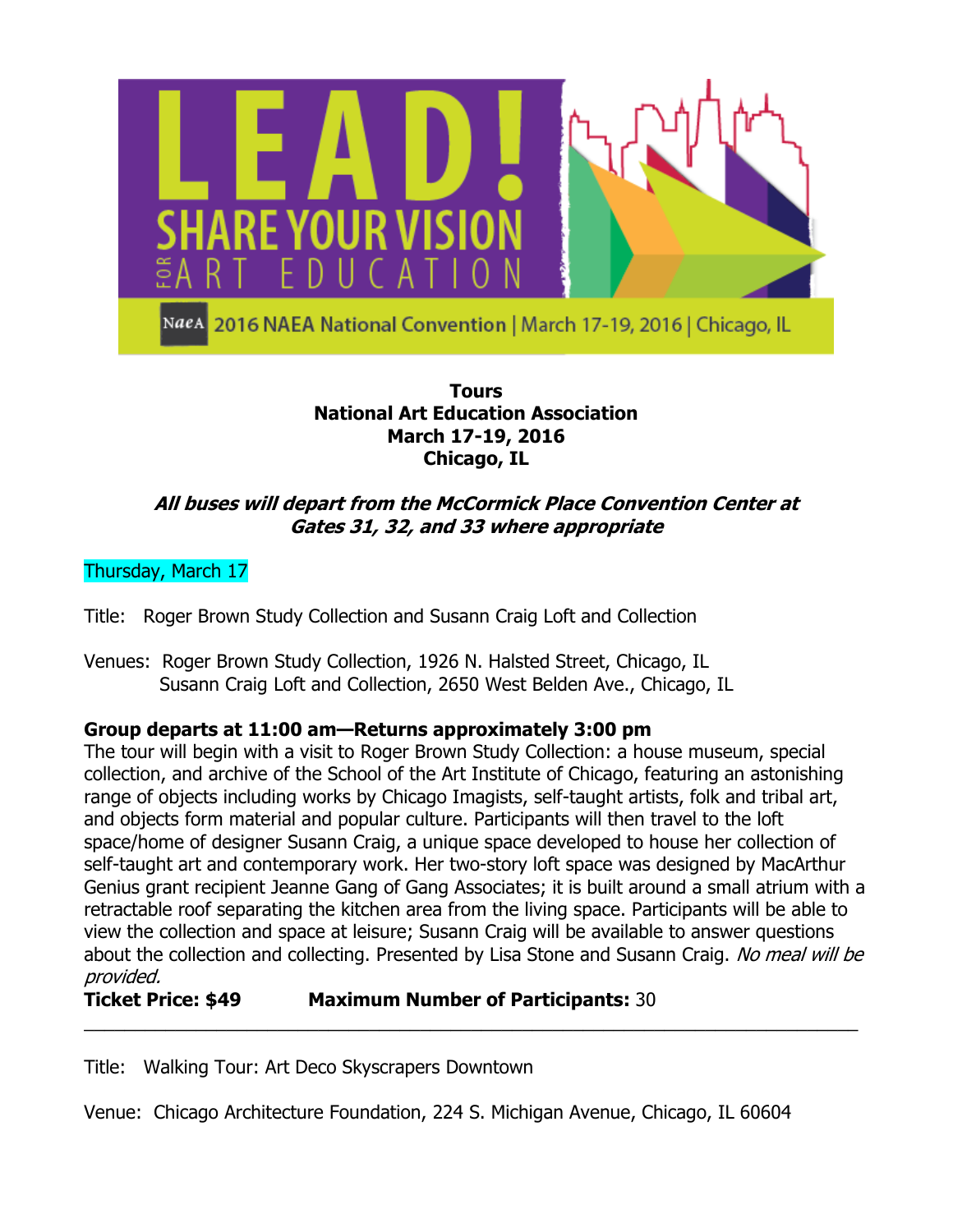## **Group departs at 11:00 am—Returns approximately 2:00 pm**

Art Deco was a popular, modern style whose lavish materials and geometric ornament epitomized the prosperity and optimism of the Roaring "20s. See how the style enriches the soring exteriors and opulent interiors of some of the city's most beautiful skyscrapers. Learn the origins of Art Deco and discover the popular motifs that are its hallmarks around the world while admiring such landmark buildings as the Chicago Board of Trade Building, One LaSalle Street Building, and Field Building (now the Bank of American Building). This is a 2-hour walking tour so please dress appropriately for the weather and wear comfortable shoes. Presented by Chicago Architecture Foundation docents. No meal will be provided.

\_\_\_\_\_\_\_\_\_\_\_\_\_\_\_\_\_\_\_\_\_\_\_\_\_\_\_\_\_\_\_\_\_\_\_\_\_\_\_\_\_\_\_\_\_\_\_\_\_\_\_\_\_\_\_\_\_\_\_\_\_\_\_\_\_\_\_\_\_\_\_\_\_\_\_\_

**Ticket Price: \$45 Maximum Number of Participants:** 30

Title: Walking Tour: Intersections of Old and New Chicago

Venue: Chicago Architecture Foundation, 224 S. Michigan Avenue, Chicago, IL 60604

### **Group departs at 2:00 pm—Returns approximately 5:00 pm**

Compare the histories, styles, and functions of buildings located within sight of each other at five major intersections of downtown Chicago, and also examine the symbiosis between buildings and public art. Trace the evolution of these relationships as they yielded advances in building technology and secured Chicago"s place as one of America"s great cities. The tour features buildings from the Chicago School, the Beaux Arts movement, mid-20th century Modernism, Postmodernism, and the latest in architecture by Frank Gehry and Renzo Piano. It culminates with a visit to Millennium Park, the ultimate Chicago intersection, where world-class art and architecture combine to celebrate our varied culture. This is a 2-hour walking tour so please dress appropriately for the weather and wear comfortable shoes. Presented by Chicago Architecture Foundation docents. No meal will be provided.

\_\_\_\_\_\_\_\_\_\_\_\_\_\_\_\_\_\_\_\_\_\_\_\_\_\_\_\_\_\_\_\_\_\_\_\_\_\_\_\_\_\_\_\_\_\_\_\_\_\_\_\_\_\_\_\_\_\_\_\_\_\_\_\_\_\_\_\_\_\_\_\_\_\_\_\_

**Ticket Price: \$49 Maximum Number of Participants:** 30

Title: Artisans, Art, and Architecture of the Ancient World

Venue: Oriental Institute Museum, 1155 East 58<sup>th</sup> Street, Chicago, IL 60637

## **Group departs at 12:30 pm—Returns approximately 3:30 pm**

This tour of the Oriental Institute Museum will explore the craftsmanship and visual and experiential features of the art and architecture from the ancient Middle East using highlights from the museum collection currently on display, including objects from Mesopotamia, Egypt, and Persia. Visitors will learn how artisans and craftsmen created these works of art, why particular materials were chosen (for example, availability, appearance, workability, and cultural value), for whom they were created, and their interactive and experiential qualities within their ancient context. The gallery tour will be followed by a presentation and discussion of the education programs offered by the museum. Presented by Kiersten Neumann and Carol Ng-He. No meal will be provided.

\_\_\_\_\_\_\_\_\_\_\_\_\_\_\_\_\_\_\_\_\_\_\_\_\_\_\_\_\_\_\_\_\_\_\_\_\_\_\_\_\_\_\_\_\_\_\_\_\_\_\_\_\_\_\_\_\_\_\_\_\_\_\_\_\_\_\_\_\_\_\_\_\_\_\_\_

```
Ticket Price: $45 Maximum Number of Participants: 25
```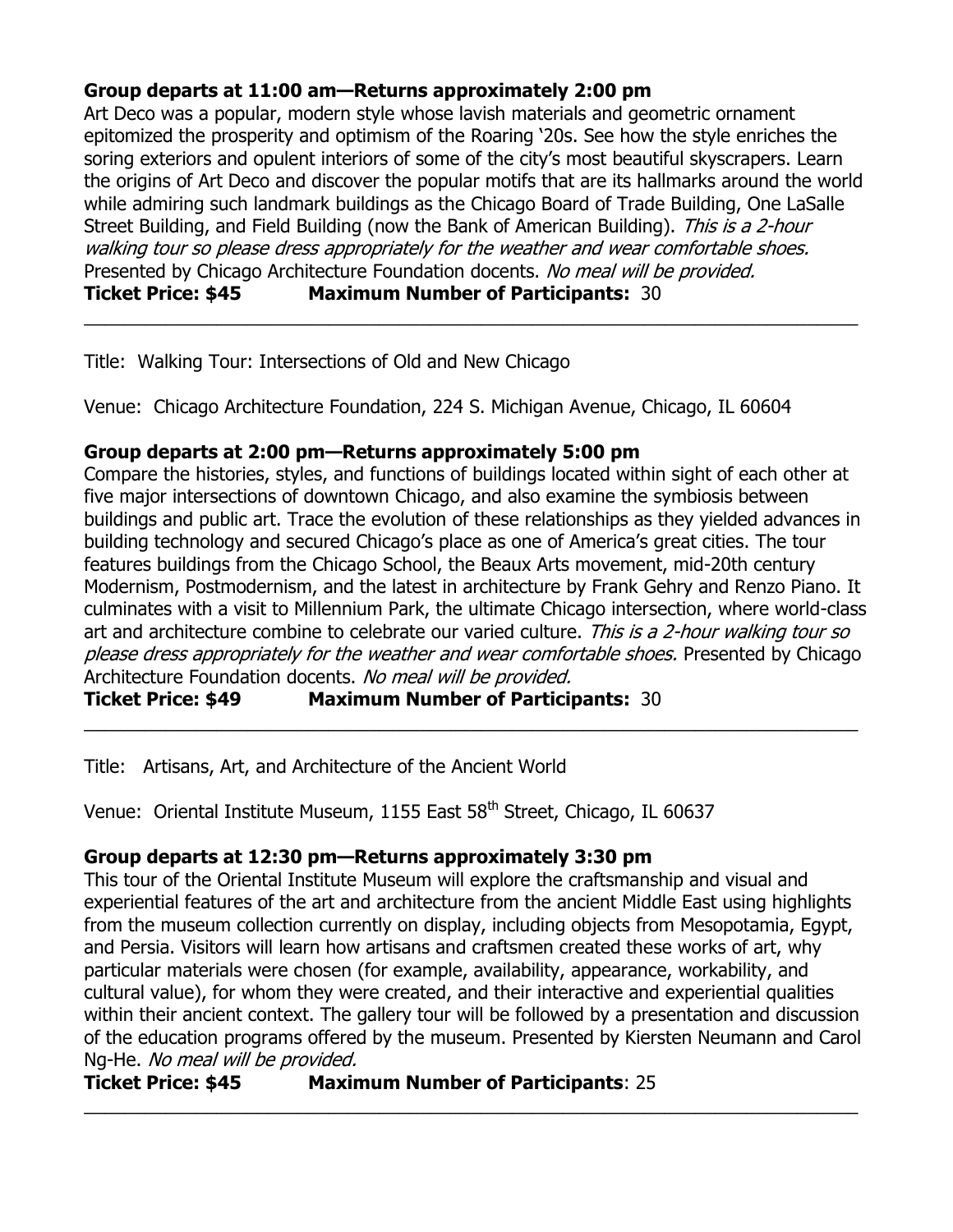### Title: Frank Lloyd Wright"s Robie House

Venue: The Frederick C. Robie House, 5757 Woodlawn Ave, Chicago, IL 60637

### **Group departs at 10:30 am—Returns approximately 1:30 pm**

Frank Lloyd Wright's Robie House is both a masterpiece of the Prairie style and an icon of modern architecture. Participants will interact with Wright's design as they are led through the house by Education staff, exploring spaces designed over 100 years ago. After the tour, participants will work with Froebel Gifts 3 and 4, focusing on figures that progressively change into different Forms of Life and Forms of Beauty. They will then work with Froebel Gifts 5 and 6 to create their own form, and be asked to reflect on their process. Discussion will include the influence of the Froebel Blocks on Wright"s design and architectural concepts, as well as the relationship between utility and aesthetics. Presented by Kim Scata. No meal will be provided. **Ticket Price: \$39 Maximum Number of Participants:** 30

\_\_\_\_\_\_\_\_\_\_\_\_\_\_\_\_\_\_\_\_\_\_\_\_\_\_\_\_\_\_\_\_\_\_\_\_\_\_\_\_\_\_\_\_\_\_\_\_\_\_\_\_\_\_\_\_\_\_\_\_\_\_\_\_\_\_\_\_\_\_\_\_\_\_\_\_

Title: Artist-Led, Neighborhood-Driven: Creative Community Revitalization in Chicago

Venues: Rebuild Foundation Listening House, 6918 S Dorchester Ave, Chicago, IL 60637 Washington Park Arts Incubator, 301 E Garfield Blvd., Chicago, IL 60637

### **Group departs at 10:30 am—Returns approximately 3:00 pm**

Please join the NAEA Community Arts Caucus for a bus/walking tour of creative place-making projects on Chicago"s South Side: Rebuild Foundation and the Washington Park Arts Incubator. Rebuild Foundation's Black Cinema House and the University of Chicago's Arts Incubator serve as national models of leadership and innovation in which art plays an intentional and integrated role in place-based community planning and development. Rebuild Foundation was founded by the artist Theaster Gates in 2010 with a mission to rebuild the cultural foundations of underinvested neighborhoods and incite movements of community revitalization that are culture-based, artist-led, and neighborhood-driven. Currently Rebuild Foundation operates out of five repurposed, formerly vacant buildings in the Greater Grand Crossing neighborhood of Chicago: Black Cinema House, Dorchester Art + Housing Collaborative (DA+HC), the Dorchester Projects Listening and Archive Houses, and Stony Island Arts Bank. After Rebuild Foundation, participants will then travel for a tour of the Washington Park Arts Incubator. This 1920s building was renovated for the University of Chicago"s Arts + Public Life Initiative, and opened to the public in 2013. Also envisioned by artist Theaster Gates, the Arts Incubator is a space for artist residencies, arts education, and community-based arts projects—as well as exhibitions, performances, and talks open to neighborhood residents and the general public. The tour of the Arts Incubator will conclude with an interactive discussion with Arts Incubator staff and community arts practitioners working with youth and adults to creatively revitalize Chicago"s neighborhoods. This tour is designed for arts educators and practitioners to explore exemplary creative place-making projects, and discuss the role and impact of the arts in the social, economic, and cultural redevelopment of communities. Please note that the first segment of the tour involves walking from one Rebuild Foundation site to another, a distance of approximately two miles round trip. Presented by the NAEA Community Arts Caucus and led by Andres L. Hernandez. No meal will be provided, so please bring your own snacks and a beverage or water.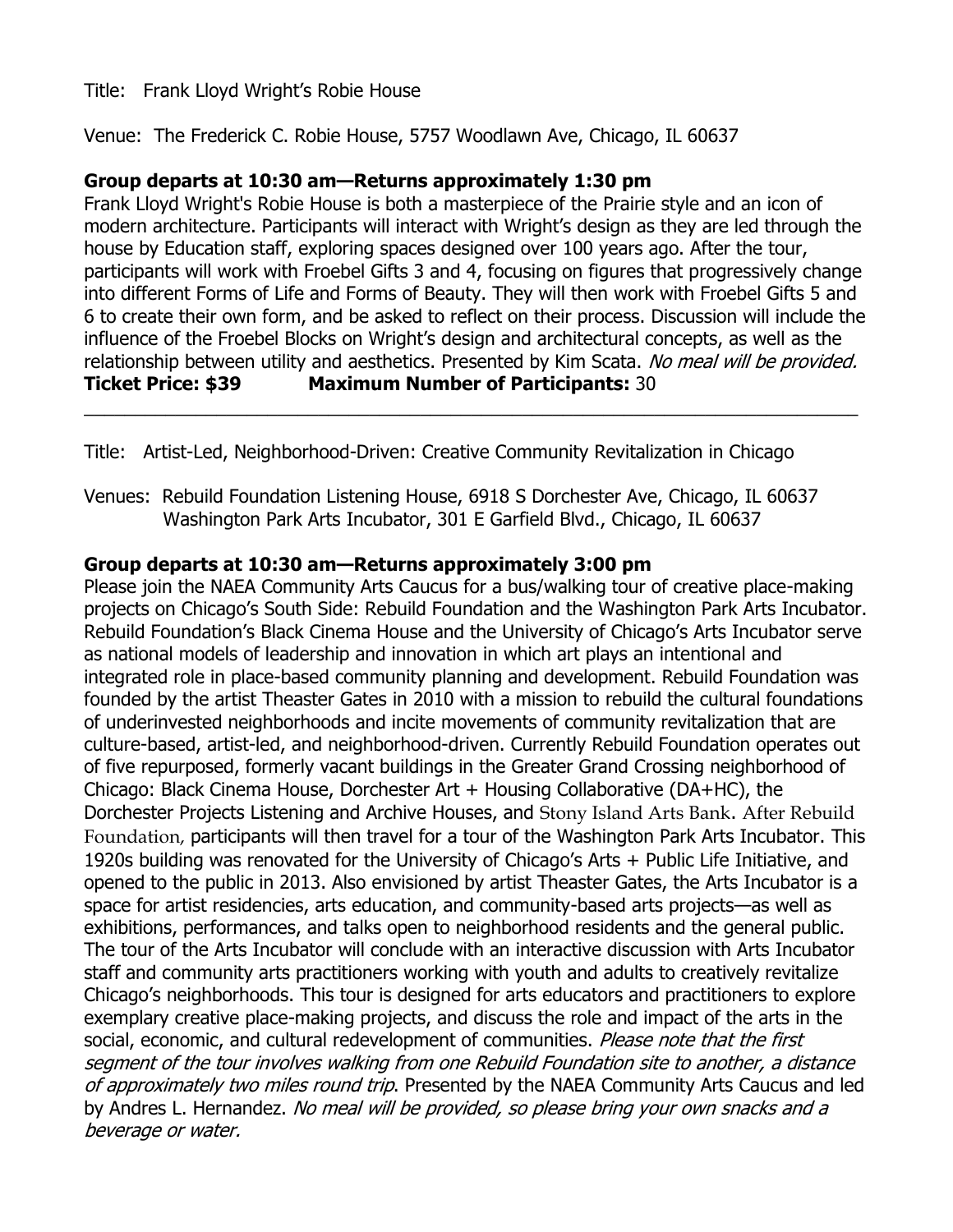### Friday, March 18

Title: A Queer Tour of the Art Institute

Venue: Art Institute of Chicago, 111 S Michigan Avenue, Chicago, IL 60603

#### **Group departs at 10:30 am—Returns approximately 2:30 pm**

What might it mean to "queer" the art museum and readings of art? Join tour guides from differing backgrounds in Art and Education for a 2-hour tour of the [Art Institute of Chicago,](http://www.artic.edu/) followed by a 1-hour reflection. The tour will be divided into four different tour groups that will engage the process of "queering" the art museum. Touring the museum, participants will engage different forms of art (e.g., paintings & drawings, designed objects, sculpture), different art periods (e.g., Renaissance, Ancient, Contemporary), and different cultural engagements with art (e.g., American Art, African Art, Eastern Art, and Latin Art) in order to think about and through the queer workings of art—queer as it relates to sexuality, as it relates to an artist's identity, the content of art, and queer as a practice of defamiliarization. Focusing on differing works, the tour offers participants in-depth opportunities for "looking" at art, exchanging readings with group members, and experiencing the Chicago Art Institute's encyclopedic collection. Presented by Adam Greteman and James H. Sanders, III. No meal will be provided.

\_\_\_\_\_\_\_\_\_\_\_\_\_\_\_\_\_\_\_\_\_\_\_\_\_\_\_\_\_\_\_\_\_\_\_\_\_\_\_\_\_\_\_\_\_\_\_\_\_\_\_\_\_\_\_\_\_\_\_\_\_\_\_\_\_\_\_\_\_\_\_\_\_\_\_\_

\_\_\_\_\_\_\_\_\_\_\_\_\_\_\_\_\_\_\_\_\_\_\_\_\_\_\_\_\_\_\_\_\_\_\_\_\_\_\_\_\_\_\_\_\_\_\_\_\_\_\_\_\_\_\_\_\_\_\_\_\_\_\_\_\_\_\_\_\_\_\_\_\_\_\_\_

**Ticket Price: \$49 Maximum Number of Participants:** 60

Title: Walking Tour: Evolution of the Skyscraper

Venue: Chicago Architecture Foundation, 224 S. Michigan Avenue, Chicago, IL 60604

#### **Group departs at 10:30 am—Returns approximately 1:00 pm**

Chicago is known for building some of the world"s first skyscrapers, but how have their designs and technologies changed over time? Explore everything from classic buildings to super-tall high-rises to discover how each one is representative of major developments in architectural technology and design from 1872 to the present. This is a 90-minute walking tour so please dress appropriately for the weather and wear comfortable shoes. Presented by Chicago Architecture Foundation docents. No meal will be provided.

\_\_\_\_\_\_\_\_\_\_\_\_\_\_\_\_\_\_\_\_\_\_\_\_\_\_\_\_\_\_\_\_\_\_\_\_\_\_\_\_\_\_\_\_\_\_\_\_\_\_\_\_\_\_\_\_\_\_\_\_\_\_\_\_\_\_\_\_\_\_\_\_\_\_\_\_

#### **Ticket Price: \$35 Maximum Number of Participants:** 30

Title: Marwen Arts Campus Tour

Venue: Marwen, 833 N. Orleans, Chicago, IL 60610

#### **Group departs at 12:00 pm—Returns approximately 3:00 pm**